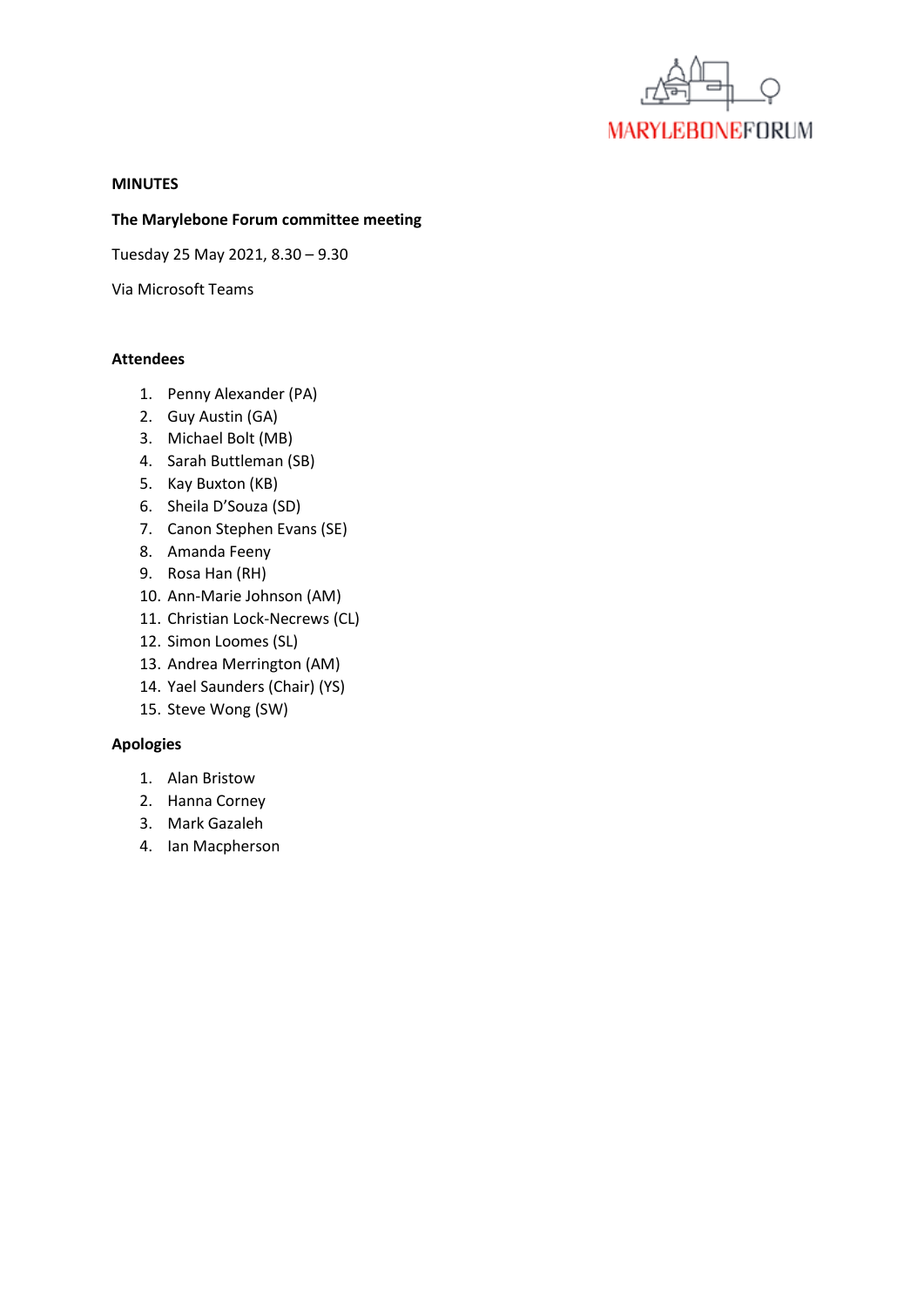### **MINUTES:**

### **Welcome, apologies, thanks – Recording of meeting**

YS welcomed all to the meeting and announced apologies. Confirmed that the group were happy for the meeting to be recorded.

#### **Minutes of 28 April 2021, updates**

There were no amendments to the minutes.

### **Neighbourhood Plan (Andrea Merrington)**

AM presented an updated version of the draft neighbourhood plan, with a simplified layout and clearer structure. A ten year plan date has been added along with a foreword and executive summary. There is also a page set aside for current planning frameworks, making it clear that the neighbourhood plan fits within these and the existing policies set out in the Mayor's London Plan and WCC's new City Plan.

AM is open to comments and discussion on the wording - the aim was to create more clearer foundations for the plan. There is a page set aside for each of the following draft policies along with an additional page for justification (for most, this is yet to be confirmed):

- 1. Open Spaces and Trees outlining support for protecting and enhancing existing open spaces, seeking opportunities to improve accessibility and usability, and creating new opportunities for greening and tree planting. Also sets out requirements for new developments in terms of landscaping and greening.
- 2. Play Space needs reframing and expanding on. Currently highlights the need to enhance provision of play space and requirements for new developments.
- 3. Basements needs more discussion to ensure that there is sufficient evidence base and that it fits in with policy already set out in the adopted City Plan. AM has updated the draft in line with Class E requirements.
- 4. Car parking Car Club membership has been added to the previous draft as well as a point seeking to reduce kerbside parking areas to improve public realm, greening, charging points, cycle parking and pocket parks.
- 5. Small business use three draft policies have been suggested by Gerald Eve. These need to be checked against new Class E policies as well as the adopted City Plan to see if there is space within these existing frameworks. Justification for this policy includes small business premises contributing to Marylebone's character and the recent loss of these spaces to larger open plan units. This policy will need checking against market trends and City Plan changes.
- 6. Small retail use draft policies suggested by Gerald Eve include a requirement for a range of unit sizes to be incorporated into larger developments as well as meanwhile/ temporary uses within vacant units to be encouraged. As above these need to comply with Class E and City Plan policies.
- 7. Edgware Road placeholder for policy to be determined by insight study.
- 8. Sustainability in Marylebone this could be broken down to multiple policies. Needs to conform with WCC's new Environment SPD that is out for consultation until the end of June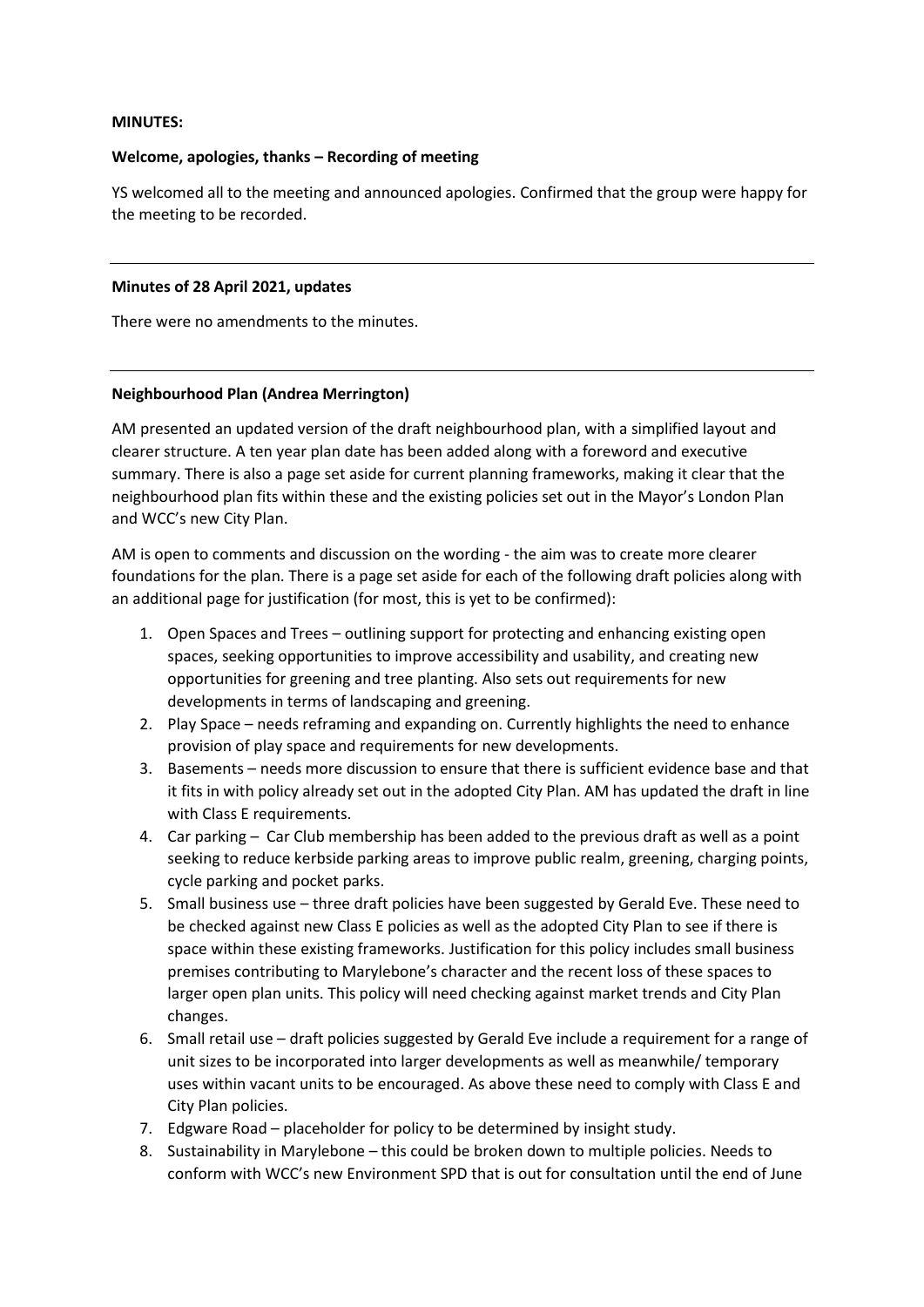2021. Suggested policies include support to alterations of existing buildings that reduce energy demand and improve environmental sustainability.

Monitoring & Review pages will outline continuous review of policies to ensure that they continue to comply with changing frameworks.

Discussion points:

- YS thanked AM for turning the draft plan into a more manageable document that can be taken forward. SL, PA, CLN, also add their thanks to AM for the work putting this together.
- AJ spotted some grammatical errors will email to AM.
- KB explained that feedback from WCC on Edgware Road insight study has been received. They are currently working through the comments but there has been some concern noted over the lack of sustainability and acknowledgement of the climate emergency as a common thread throughout the study – eg. green transport, air quality data. WCC are keen for this to be included although it wasn't in the original brief. SL commented that while sustainability is becoming a focus for WCC, with the Environmental SPD currently out for consultation, this wasn't the case when the Edgware Road insight study was commissioned. However, greening and sustainability is a very common thread within the draft neighbourhood plan so it is possible to bring this together in response to WCC's comments.
- SE congratulated AM and commented that the draft has a positive feel to it and very succinct. SE's concern is that the plan has been in draft for many years and progress hampered by external plans and policy changes. Is it possible to now get a realistic timeframe in place to ensure that this momentum isn't lost? There is always the option to add to the plan as time passes. SL agrees. YS also agrees – the committee can now get behind these agreed policies to move forward. While the scope may be smaller than some had initially wanted, it is now clearer that these draft policies fit within existing constraints and frameworks. AM suggested September to have a public consultation on draft plan. KB expressed concern that WCC's approval of the Edgware Road insight study may not have been received by September. SE responded that this should not hold up progress. YS agreed that we should aim for September and see where we get to.
- SD added thanks to AM for making the plan real and manageable. Keen to see air quality feature as part of the Edgware Road policies.
- AM asked about next steps. At what point should Gerald Eve be asked to step in? It was agreed that GA, SL, PA, SL, SW and SE will join AM in forming a planning sub-committee to take forward.

# **ACTION:**

- **Neighbourhood Plan sub committee to meet to discuss progressing the plan with an aim for public consultation in September**

# **Accounts**

The committee approved the accounts up to August 2020.

PA asked about directors' insurance as there was no mention of this on the accounts. Those representing businesses and corporate bodies are already protected by their organisation's insurance, however this isn't the case for those residents that have a director role and this leads to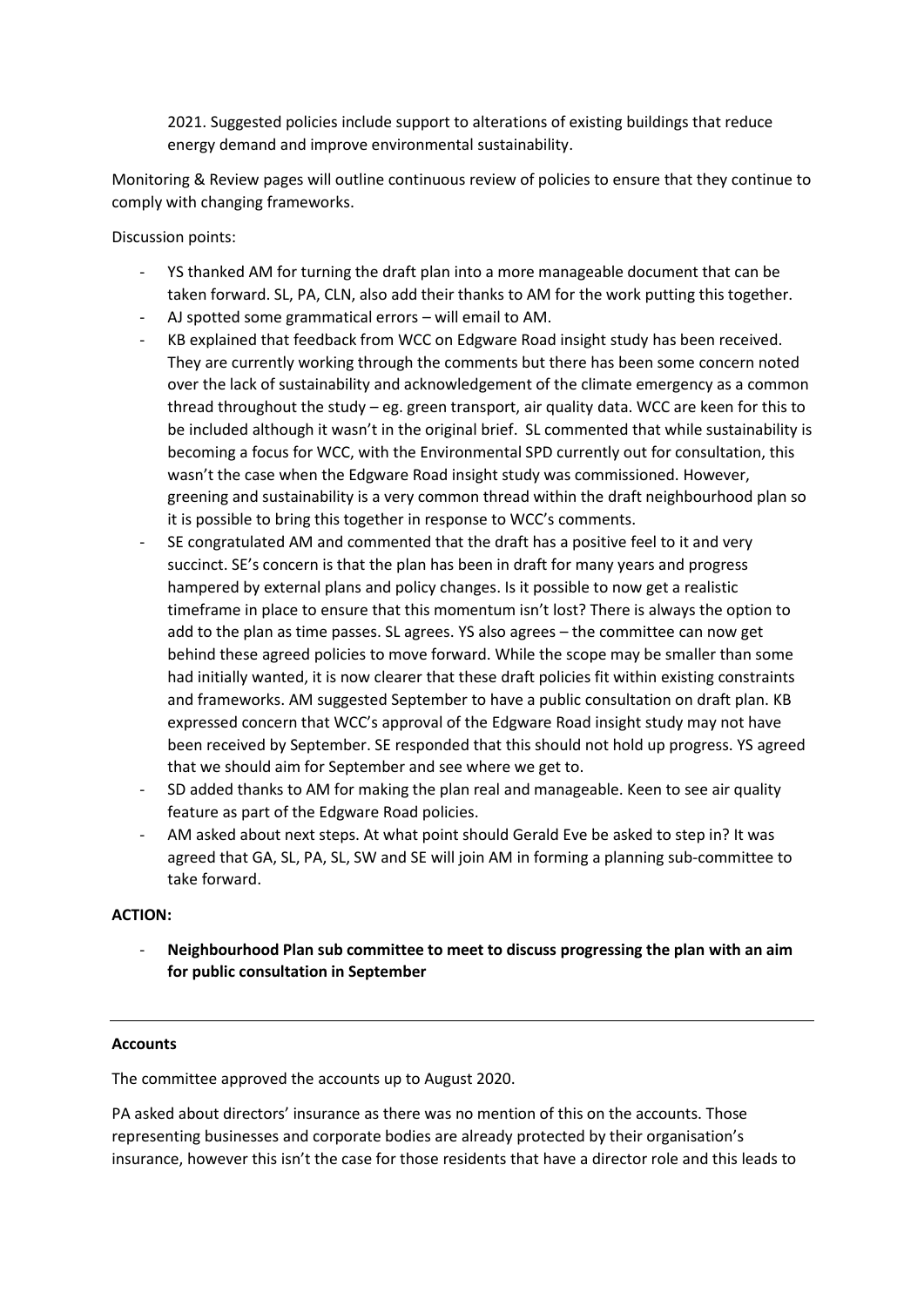concerns about liability. SL thinks that this insurance is essential and would be worth exploring costs. SL will investigate and come back to the group at the next meeting.

MB agreed and commented that this has been discussed a lot in the past. This leads to questions about the need to source additional funding for this along with for other outgoings. For example, who will pick up the cost of Gerald Eve's input into the Neighbourhood Plan? SL confirmed that The Portman Estate is happy to fund Gerald Eve. The cost of this will be determined by how much of their input is required which will need to be discussed by the Neighbourhood Plan sub-committee.

# **ACTION:**

- **SL to investigate directors' insurance and come back to the group at the next meeting.**

# **Website draft text and update**

YS circulated the latest draft of the website text prior to the meeting. Comments as follows:

- PA suggested that there needs to be a cross check with AM's draft neighbourhood plan to ensure that the text is up to date.
- MB asked about the photos would those included in the draft be used on the site. The image of busy alfresco dining will be unpopular with some residents. YS confirmed that those in the draft are solely there as place holders and that new images will be sought, for example from some of the successful CIL funding projects.
- SD suggested that the word 'all' be removed from the sentence 'we identified the following core themes which underpin all of the work we do and projects that we support' as this may limit future projects and activities.
- KB asked where the store of photos that was collated when the old site was created has gone. Could these along with previously drafted profiles not be used to save time and effort? YS there is a google drive with photos and profiles but they may be out of date – this will be looked in to. There is a need for uniformity with the profiles so KR will edit to ensure they are written in a standard voice. SE agreed with the need to update profile pictures.
- PA requested that committee members that have banks of photos get in touch. It is important that all areas are represented in the images used on the site. SE noted that the church has a cache of photos that are available.

## **ACTION:**

- **Committee members to respond to KR with their profile information.**

### **Process for CIL applications**

YS explained that the process of submitting CIL applications, as set out by WCC, requires that the Forum completes and submits the forms. This requires a person to commit to taking on this role within the committee. If not, then the process will need to be looked at and amended to allow for projects to apply themselves with approval from the Forum.

SE commented that the entire process for applying for CIL funding has been changed by WCC. There is no longer the opportunity for larger applications to be made to the Strategic CIL funding pot as this is now limited to WCC initiated projects and as such, this may mean that these larger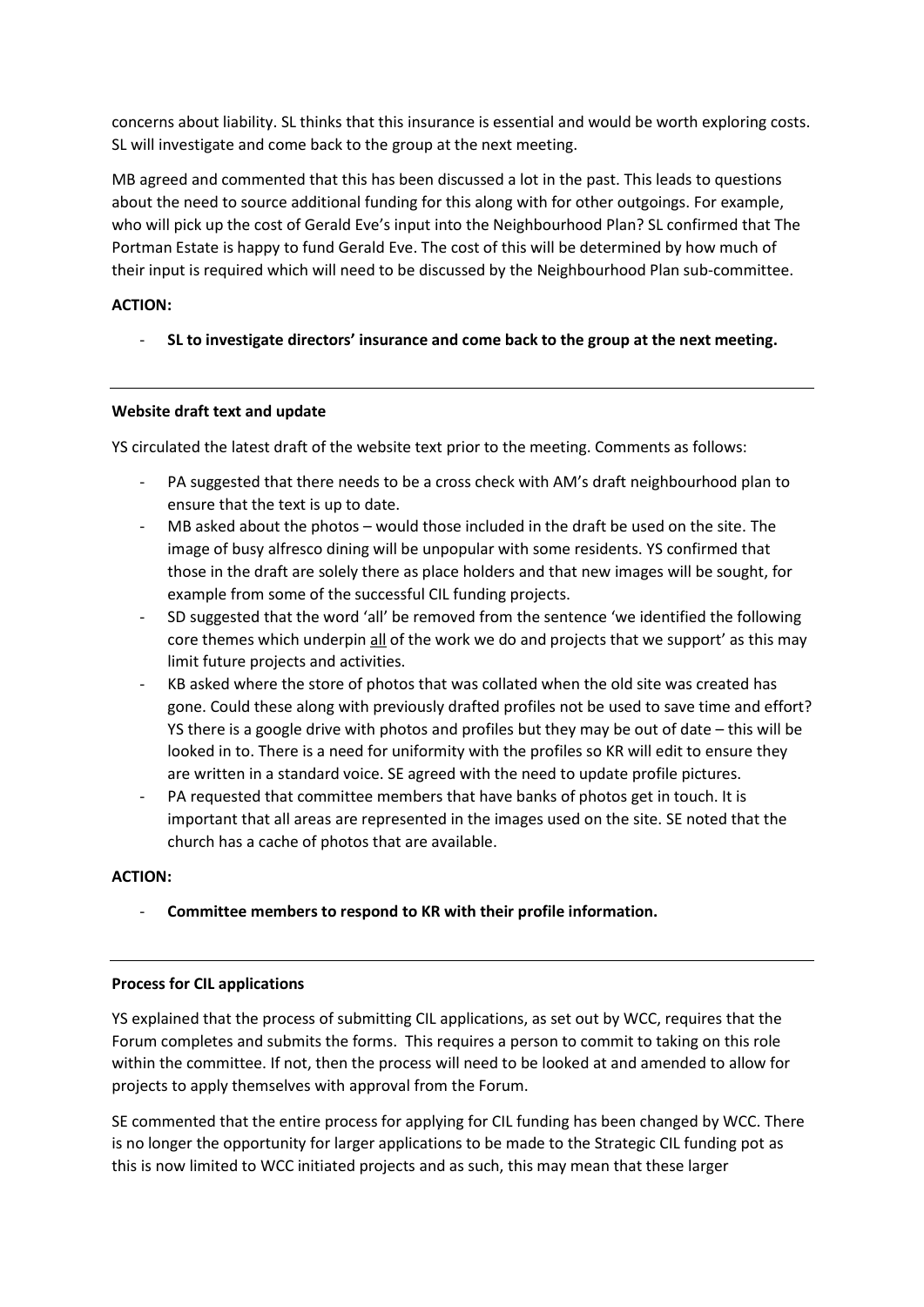applications target the Neighbourhood CIL pot instead. Does this mean that the current cap, applied by the Forum, should be removed to allow for these larger applications? SB expressed concern that this may lead to the Neighbourhood CIL pot being cleared out by one or two projects rather than be shared out amongst multiple smaller applicants. SD would like a more extensive discussion on this cap.

KB noted that council ward members are now able to submit applications on behalf of neighbourhood forums, as has recently occurred in Hyde Park Paddington. KB ran through the CIL funding application process in place at Hyde Park Paddington forum, featuring agreed themes – area gateways, green infrastructure and linkages between old and new – on which the steering group suggest projects and the committee go out to prospect. Ward members are then consulted and the application put out to public consultation followed by the final application going to committee for approval. KB agreed to circulate this process to committee members.

MB commented that every application so far has come from a member of the committee. The CIL funding needs to be more widely promoted to attract more applicants and to appear more inclusive to the community. Marylebone Association's newsletter is coming out next week and MB is happy to add a small article on CIL funding if a draft is sent over.

SB appealed to all committee members to put forward suggestions of projects from the community. KB commented that for many smaller size groups and organisations, the application process can be challenging, particularly with regard to pricing up infrastructure projects. Support will be needed for those applying as it may put these smaller applications at a disadvantage. PA offered to speak to Baker Street Quarter's Smarter Giving Manager regarding the possibility of getting volunteers from the business community to support smaller groups with pricing up applications.

SE wanted to make clear that the CIL fund pots should not be viewed as 'our' money. It belongs to WCC.

YS suggests that CIL sub-committee get together to discuss further.

### **ACTION:**

- **CIL sub-committee to meet to discuss the process for submitting CIL applications.**
- **KB to circulate Hyde Park Paddington's CIL funding application process.**
- **PA to speak to Baker Street Quarter's Smarter Giving Manager regarding the possibility of getting volunteers from the business community to support smaller groups with pricing up applications.**

#### **Any Other Business**

SL explained that new air quality monitoring is taking place in Edgware Road in relation to The Portman Estate's new development in the street – to assess the feasibility of having windows that can open. SL wondered if there was a possibility to apply for CIL funding to install air quality monitoring across the rest of the area. It would help to measure the effectiveness of initiatives such as the wider ULEZ as well as provide data for to support the advocacy for future air quality improvements. KB and SD agreed that this would be useful. SD added that WCC previously contributed to a Breathe London air quality monitor at end of Edgware Road so there should be information already available to help. There were also previous attempts at requesting WCC consult with residents on other monitoring stations. SL will explore further.